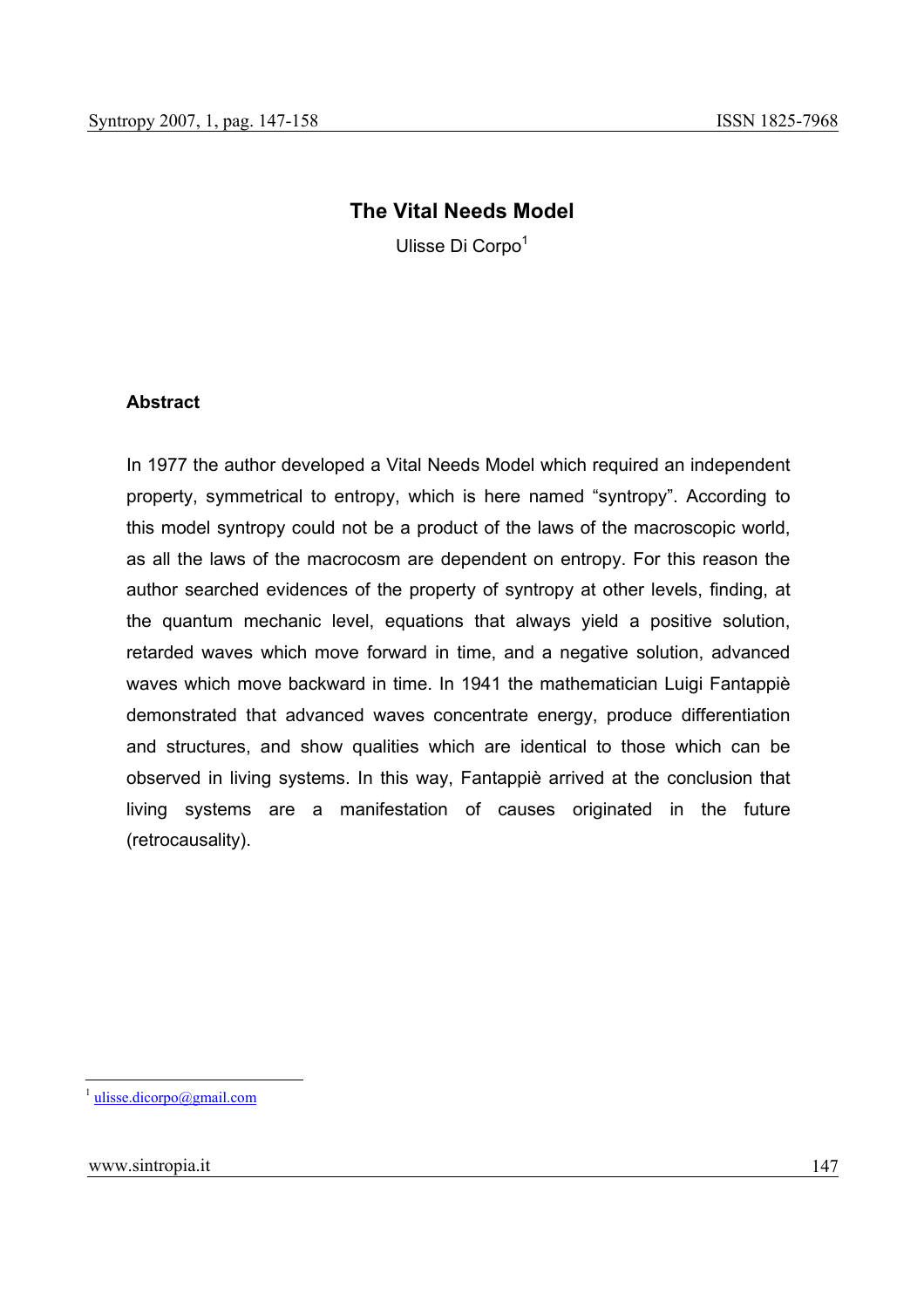## **1. Advanced waves, syntropy and living systems**

In the Copenhagen Interpretation of quantum mechanics the collapse of the state vector (the collapse of a wave into a particle) occurs at the same time at all positions in space. This collapse would seem to require faster-than-light propagation of information, violating in this way the limit of the speed of light posed by Special Relativity in the propagation of causality. This was Einstein's original objections to quantum mechanics, which was later formulated in the EPR paradox.

Analyzing the EPR paradox, Schrödinger concluded that the problem lies in the way time is used in quantum mechanics. The Schrödinger wave equation, which was the focus of most of the discussion surrounding EPR, is not relativistically invariant and treats time in an essentially classical way. For example it assumes that there can be a well-defined "before" and "after" in the collapse description.

The relativistically invariant version of the wave equation was produced by Klein and Gordon in 1926. In order to turn the Schrödinger wave equation into a relativistically invariant equation Klein and Gordon had to insert the energy/momentum/mass relation:

$$
\mathsf{E}^2 = \mathsf{c}^2 \mathsf{p}^2 + \mathsf{m}^2 \mathsf{c}^4
$$

*where E is the total energy of an object, p the momentum, m the mass and c the speed of light* 

which has a positive and a negative solution, arriving to what is now known as the d'Alambert operator. The energy/momentum/mass relation simplifies in the famous  $\mathsf{E}=\mathsf{mc}^2$  when p=0.

The d'Alambert operator, depends on a square root, and yields always a dual wave solution: retarded waves (which propagate forward in time) and advanced waves (which propagate backward in time). The Schrödinger wave equation had, instead, only the retarded wave solution.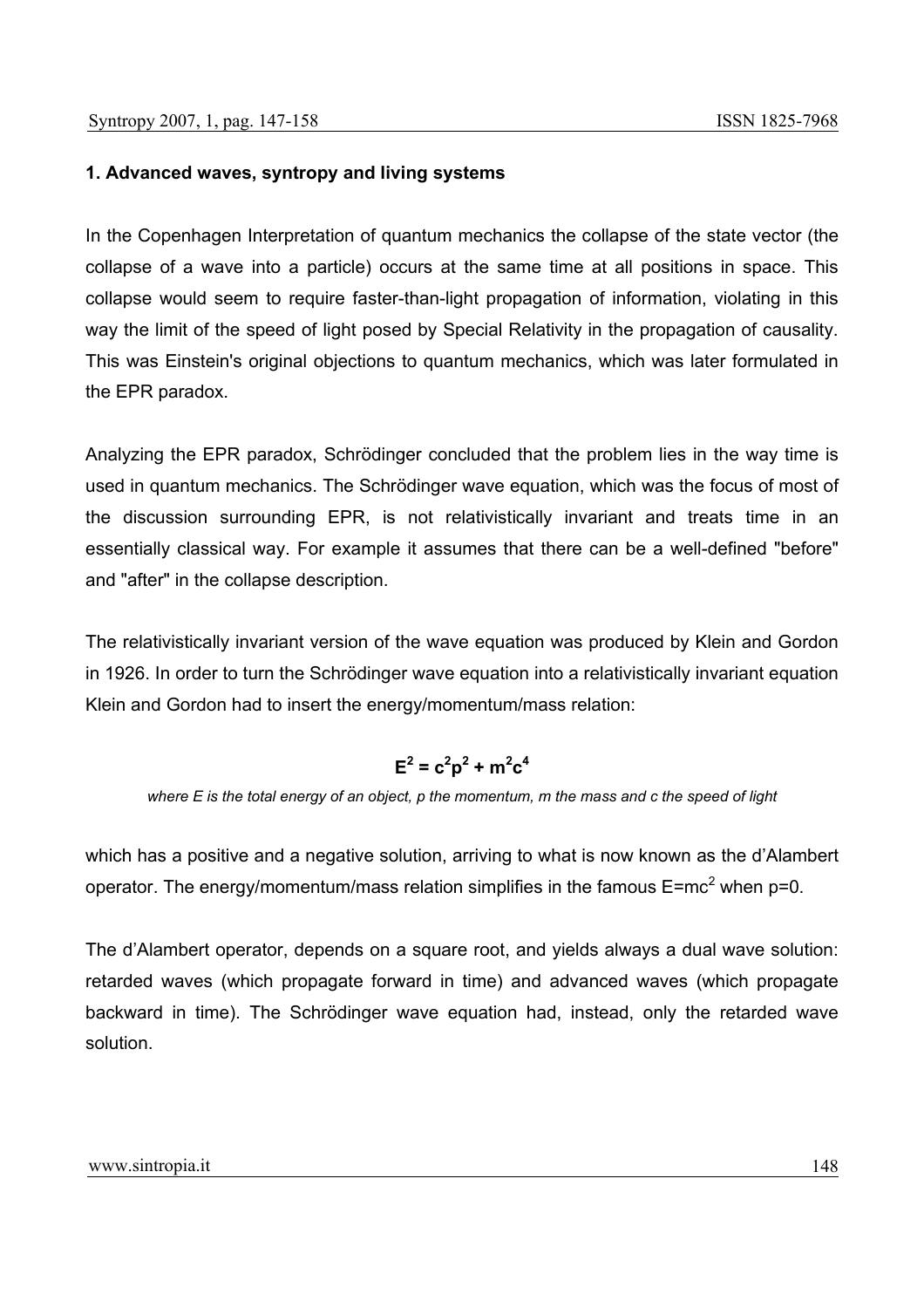The advanced wave solution of the d'Alambert operator was usually ignored as it was considered to be not physical. But, as has been shown by Cramer's Transactional Interpretation (Cramer, 1986), and by Costa de Beauregard's Advanced-Action Interpretation (Costa de Beauregard, 1953), the EPR paradox just disappears when considering the advanced waves to be real physical entities.

The same conclusion was reached, in December 1941, by one of the major Italian mathematicians, Luigi Fantappiè. While working on quantum mechanics and Special Relativity equations, he noted that the retarded waves (retarded potentials) are governed by the law of entropy, while the advanced waves (advanced potentials) are governed by a symmetrical law that he named syntropy.

The following letter, written by Fantappiè to a friend, describes the implications of the law of syntropy:

"*I have no doubts about the date when I discovered the law of syntropy. It was in the days just before Christmas 1941, when, as a consequence of conversations with two colleagues, a physicist and a biologist, I was suddenly projected in a new panorama, which radically changed the vision of science and of the Universe which I had inherited from my teachers, and which I had always considered the strong and certain ground on which to base my scientific investigations. Suddenly I saw the possibility of interpreting a wide range of solutions (the anticipated potentials) of the wave equation which can be considered the fundamental law of the Universe. These solutions had been always rejected as "impossible", but suddenly they appeared "possible", and they explained a new category of phenomena which I later named "syntropic", totally different from the entropic ones, of the mechanical, physical and chemical laws, which obey only the principle of classical causation and the law of entropy. Syntropic phenomena, which are instead represented by those strange solutions of the "anticipated potentials", should obey two opposite principles of finality (moved by a final cause placed in the future, and*  not by a cause which is placed in the past); differentiation and non-causable in a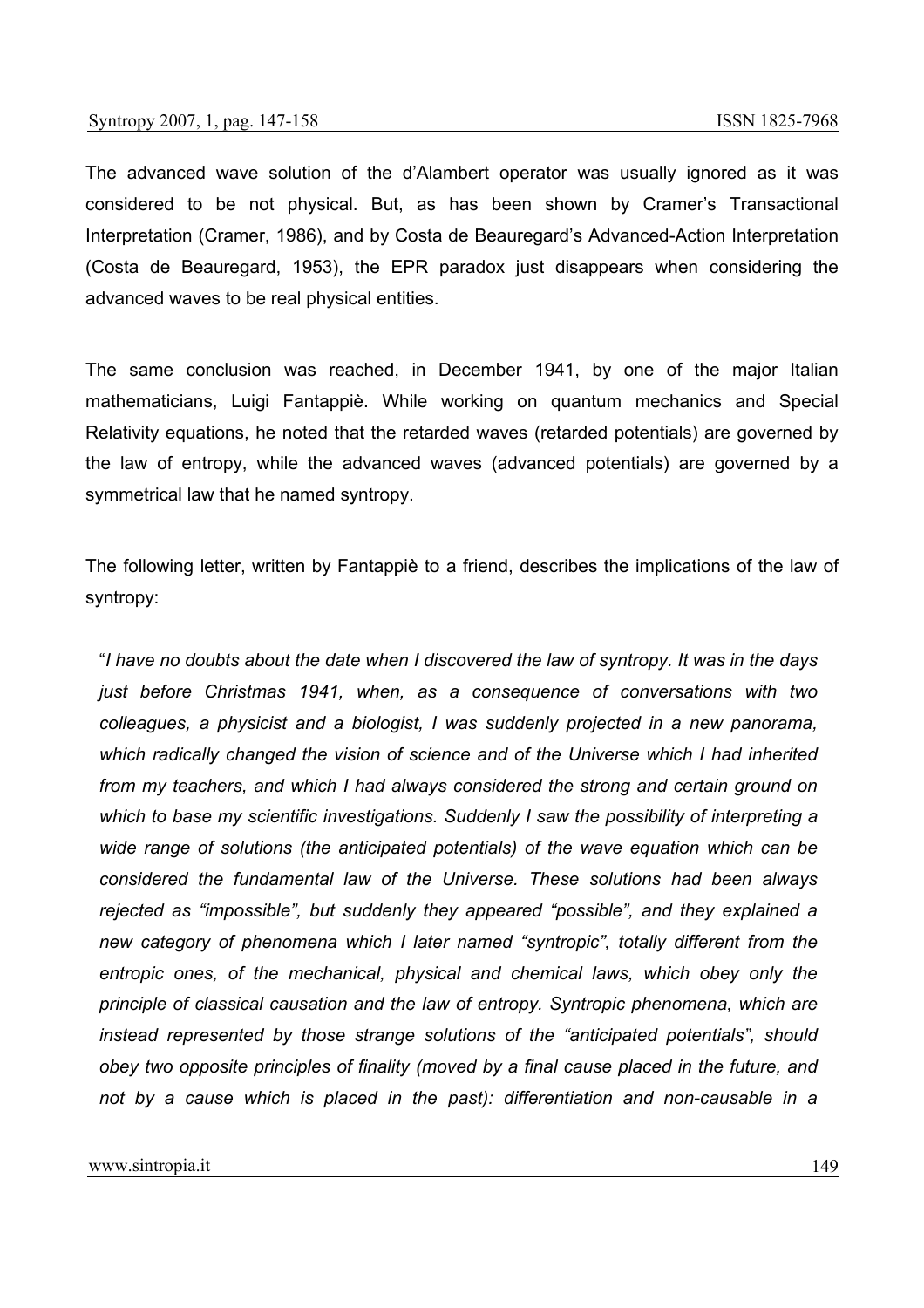*laboratory. This last characteristic explained why this type of phenomena had never been reproduced in a laboratory, and its finalistic properties justified the refusal among scientists, who accepted without any doubt the assumption that finalism is a "metaphysical" principle, outside Science and Nature. This assumption obstructed the way to a calm investigation of the real existence of this second type of phenomena; an investigation which I accepted to carry out, even though I felt as if I were falling in a abyss, with incredible consequences and conclusions. It suddenly seemed as if the sky were falling apart, or at least the certainties on which mechanical science had based its assumptions. It appeared to me clear that these "syntropic," finalistic phenomena which*  lead to differentiation and could not be reproduced in a laboratory, were real, and existed *in nature, as I could recognize them in the living systems. The properties of this new law, opened consequences which were just incredible and which could deeply change the biological, medical, psychological, and social sciences.*"

### **2. The vital needs model**

The vital needs model is based on two considerations:

- That at the macrocosm level entropy prevails.
- That at the quantum level entropy and syntropy are balanced and syntropic processes can take place.

Albert Szent-Gyorgyi (Nobel Prize 1937 in Physiology) stated *"It is impossible to explain the qualities of organization and order of living systems starting from the entropic laws of the macrocosm*". This is one of the paradoxes of modern biology: living systems show properties opposite to the law of entropy which governs the macrocosm.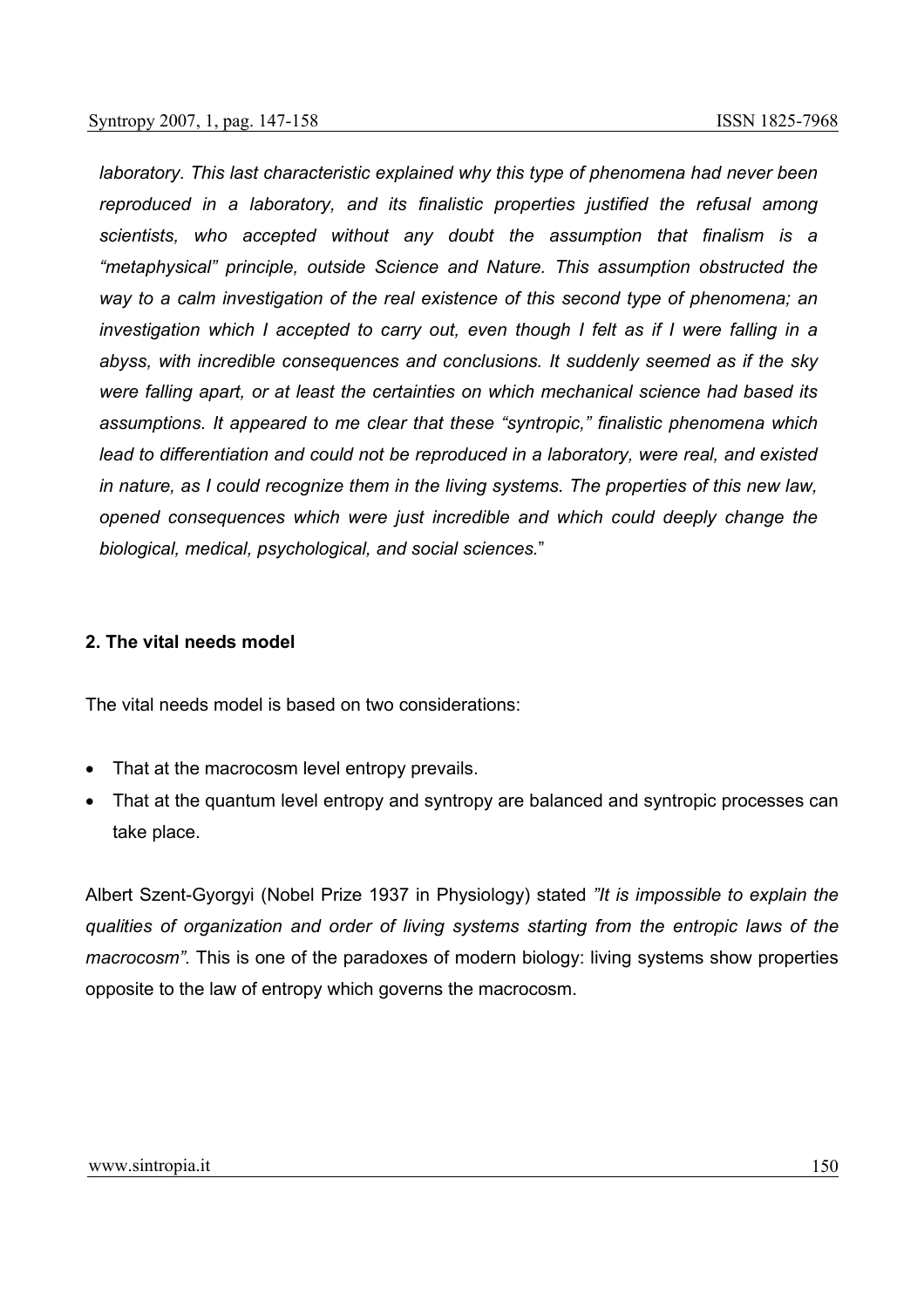The hypothesis on which the vital needs model is based is that life originates at the quantum level. But, when life structures grow beyond the quantum level and enter into the macrocosm level, where entropy prevails, life starts conflicting with entropy.

The conflict between life and entropy is well known and has been discussed continuously by biologists and physicists. Schrödinger, answering the question about what permits life to contrast entropy, concluded that life feeds on *negative entropy* (Schrödinger, 1988). The same conclusion was reached by Albert Szent-Györgyi when he used the term syntropy in order to describe the qualities of negative entropy as the main property of living systems (Szent-Györgyi, 1977).

This hypothesis, of a basic conflict between life (syntropy) and the environment (entropy), leads to the conclusion that living systems need to satisfy 3 vital conditions:

- acquire syntropy from the microcosm;
- combat the dissipative effects of entropy;
- solve the conflict between entropy and syntropy.

## *2.1 Combat the dissipative effects of entropy: material needs*

In order to combat the dissipative effects of entropy, living systems need to acquire energy from outside and protect themselves from the dissipative effects of entropy. These conditions are now referred to as *material needs*, and include:

• In order to combat the dissipative effect of entropy: the need to acquire energy from outside, for example with food; the need to reduce the dissipation of energy, for example with a shelter (housing) and clothes.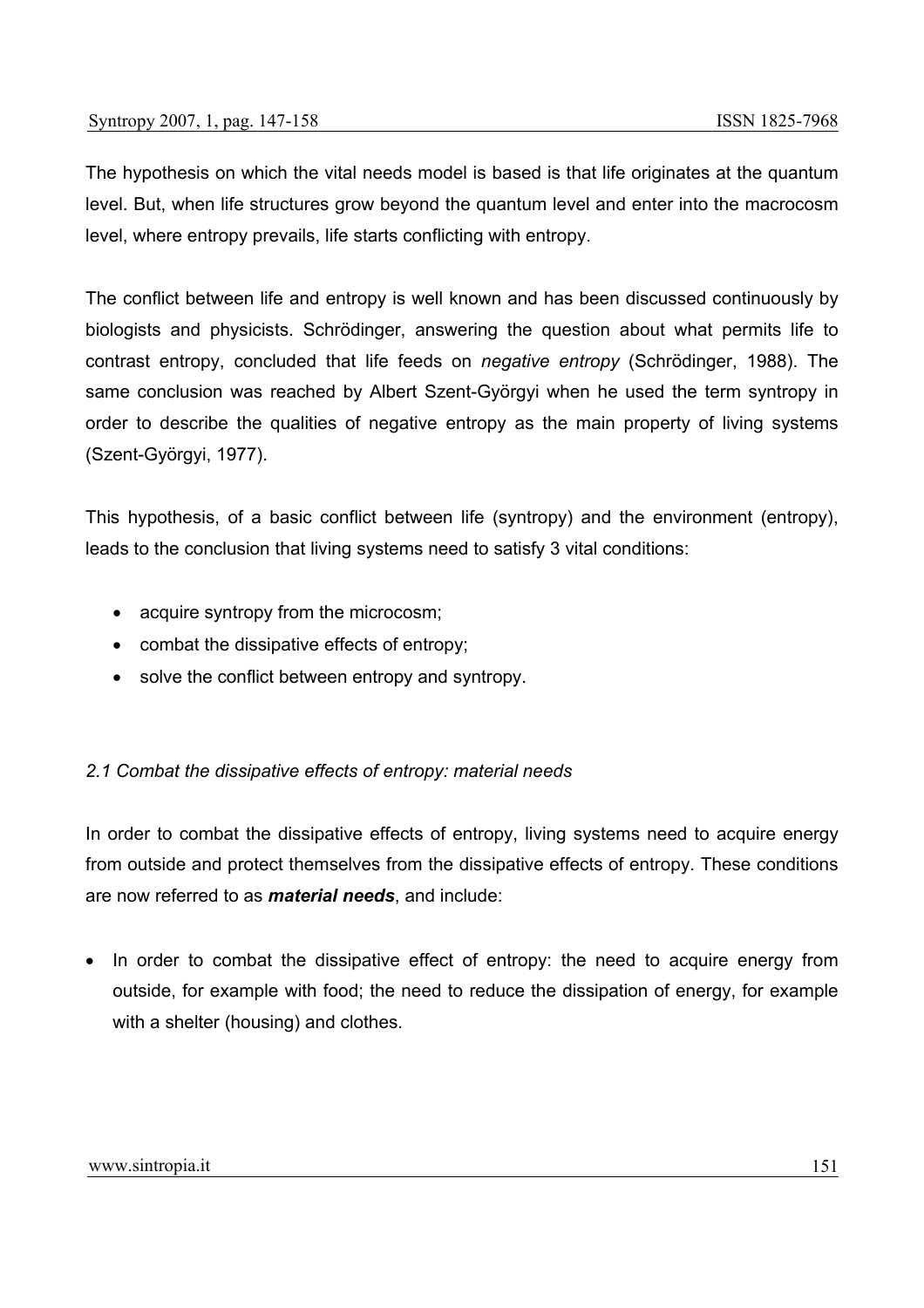• In order to combat the continuous production of waste, which is the consequence of the destruction of structures under the effect of entropy: the need for hygienic and sanitary standards and waste disposal.

When these needs are partially unsatisfied, pain is experimented in the forms of hunger, thirst, sickness, and, when they are totally unsatisfied, death is the consequence. The total satisfaction of material needs leads to a state of well being which is characterized by the absence of pain linked to material needs.

### *2.2 Acquire syntropy from the microcosm: the need for love*

Satisfying material needs does not stop entropy from destroying the structures of the living systems: cells die, and structures are destroyed; the living system is therefore continuously called to repair the damages caused by entropy. In order to mend these damages the living system needs to feed on syntropy, which is the only property which allows to create order and organization, and to counterbalance the destructive effects of entropy.

Experiments on retrocausality show that the autonomic nervous system, which supports the vital functions of the living system, should be the neurophysiologic structure which acquires syntropy (-E, negative energy) from the microcosm (Radin, 2006), feeding in this way the vital functions and the regenerative processes of the living system. Syntropy behaves as an absorber of energy, therefore:

• when a good connection with syntropy is established, energy would converge in the autonomic nervous system (mainly in the thorax region) producing feelings of warmth associated with feelings of well being, which would be the outcome of the satisfaction of the need to feed on syntropy. These feelings would match what is now generally described with the word *love*;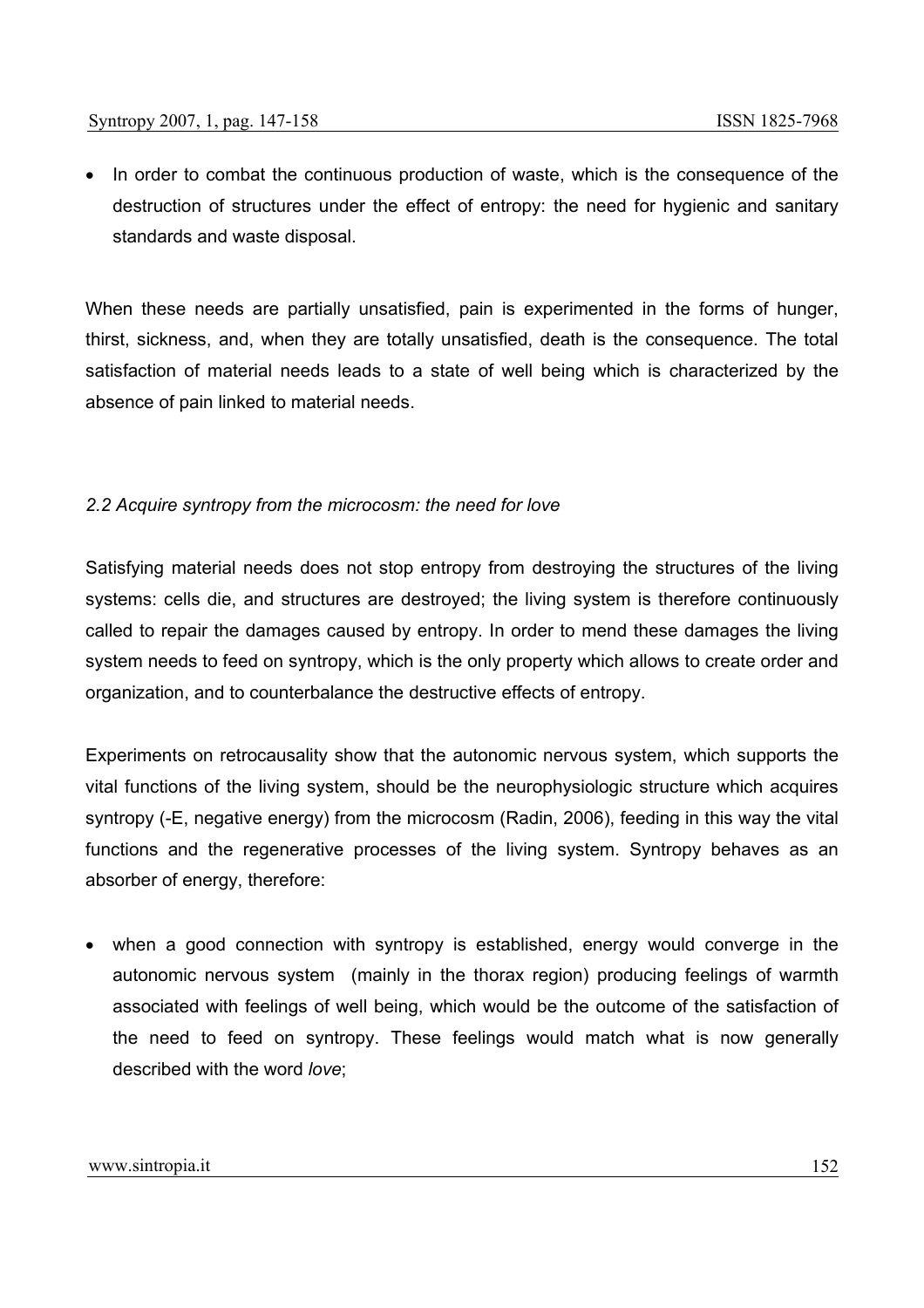#### Syntropy 2007, 1, pag. 147-158 ISSN 1825-7968

• when the link to syntropy is insufficient, energy diverges, causing feelings of chill and emptiness in the autonomic nervous system (thorax) associated with feelings of suffering, caused by the dissatisfaction of the need to feed on syntropy. These feelings of suffering would coincide with what is now usually named anxiety and could take the form of fear, panic and neurovegetative symptoms such as nausea, vertigo, and feelings of suffocation.

Therefore, the need to feed on syntropy would be felt as need for love. When this need is not satisfied feelings of pain would be experienced in the form of anxiety and pain in the thorax area. When this need is totally unsatisfied the living system would be unable to feed the regenerative processes and repair the damages produced by entropy and death would occur.

### *2.2.1 The healing power of love*

As a consequence of the assertions that love is felt when the link to syntropy is strong and that syntropy is the property which rebuilds, heals, what entropy destroys, a role of love in healing is expected.

This last statement might seem contradictory. According to the vital needs model, love is a consequence of *retrocausality*, so how can love also *cause* healing? It is important to note that, in the entropy/syntropy model, life is the meeting point of causality (macro level) and retrocausality (quantum level) giving way to a new type of causality, which Chris King named supercausality (Chris King, 2003). Love is here considered to be the most important form of supercausality.

Fantappiè stated that nowadays we see written in the book of nature - which Galileo said was in mathematical characters - the same laws of love that we find written in the holy books of the major religions: "*The law of life is not the law of hate, the law of force, or the law of mechanical causes; this is the law of non-life, the law of death, the law of entropy; the law which dominates life is the law of finalities, the law of cooperation towards goals which are* 

#### www.sintropia.it 153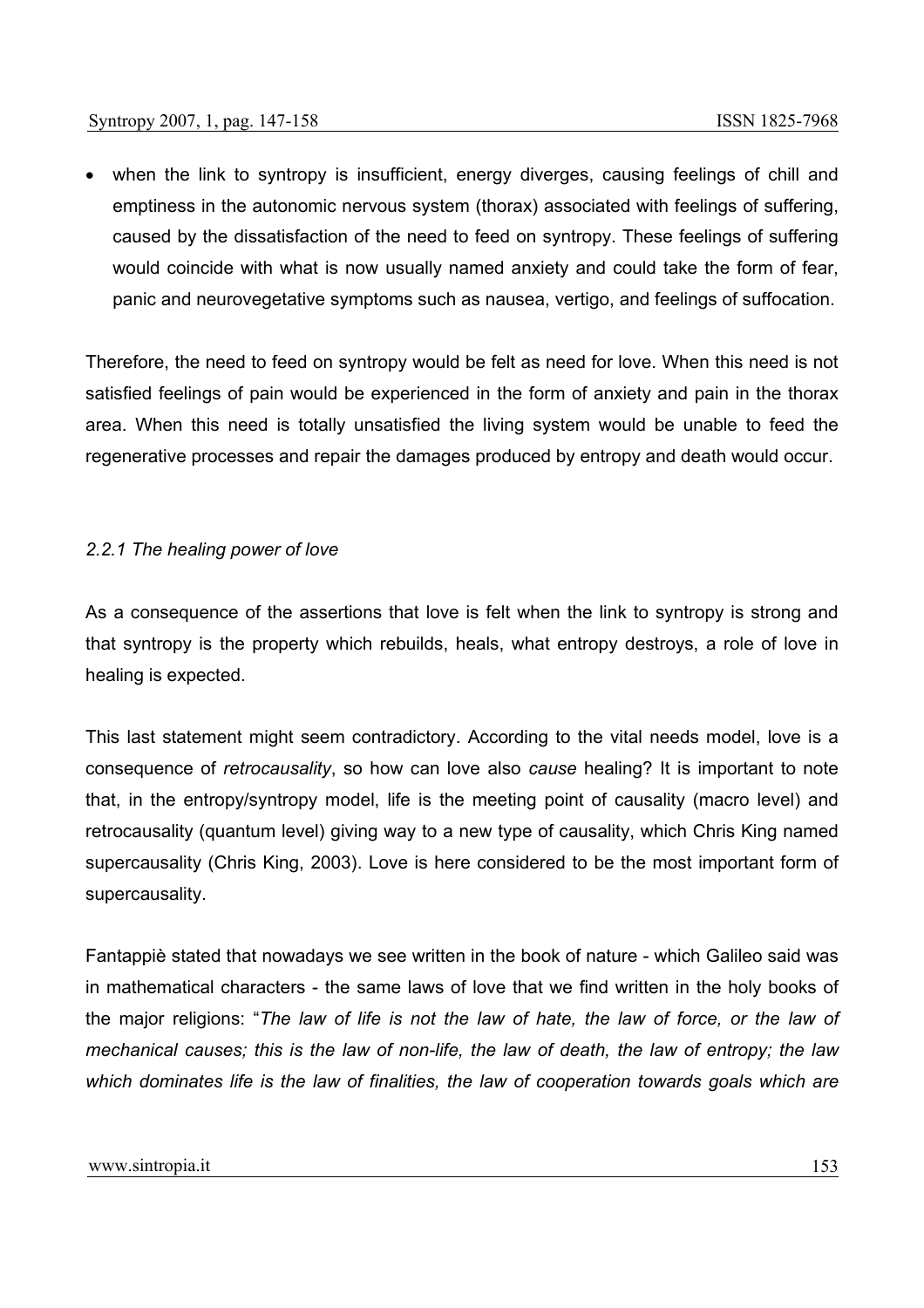*always higher, and this is true also for the lowest forms of life. In humans this law takes the form of love.*"

#### *2.3 Solve the conflict between entropy and syntropy: the need for meaning*

In order to satisfy the material needs, living systems have developed cortical systems which show their highest complexity in human beings. These cortical system produce representations of the environment which permit the comparison of the living system with the environment. This process initiates the conflict between entropy and syntropy: while entropy has inflated the universe towards infinite (diverging waves), syntropy (converging waves) forces living systems to be finite and localized. Comparing the infinite of the environment (entropy) and finite of the living system (syntropy) produces a result which tends to zero:



In this equation 1 symbolizes the living system which is finite (syntropy), while *Infinite* symbolizes the environment (entropy). The comparison between the living system (1, finite) and the environment (infinite) tends to zero. In other words, comparing ourselves with the environment which is infinite we become aware of the fact that we are equal to nothing. But to be equal to nothing is equivalent to death, a fact which is incompatible with the feeling of life. It is therefore necessary to solve this conflict between being (1) and not being (0), a conflict which consumes energy and increases entropy. This conflict is generally felt as the *need to give a meaning to life*, for example:

- increasing our own value (through richness, power, achievement, etc.);
- finding a purpose in life, a finality (through ideologies, religion, etc.).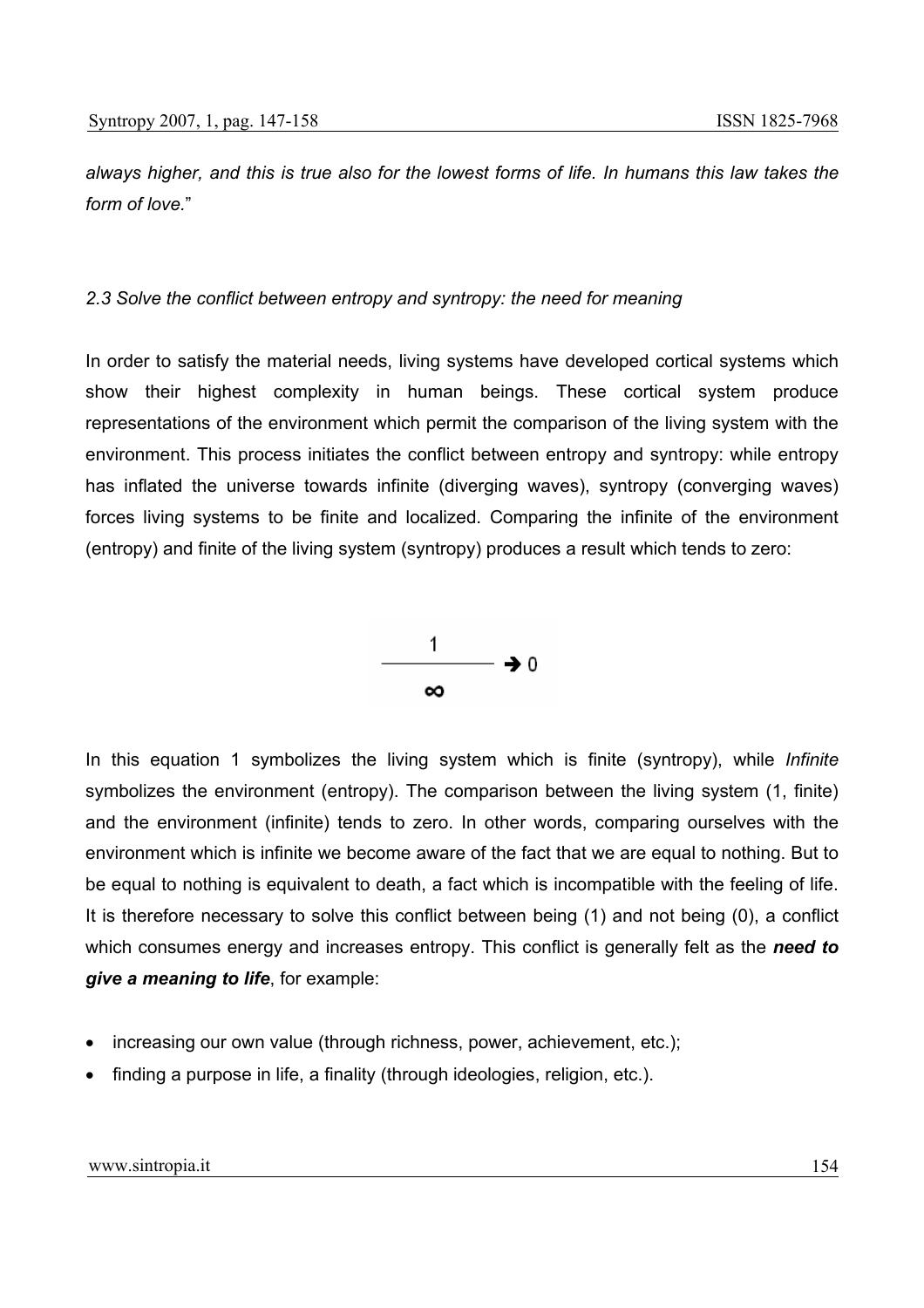In living beings with highly complex cortical systems, this need is vital because, when it is not solved, it leads to the dissipation of energy, and in the most serious cases to death. The existential crisis associated with this conflict is accompanied by feelings of being useless, purposeless, reduction of energy (dissipation of energy, entropy), usually named depression, felt in the cortical area in the form of tension, and usually strongly correlated with anxiety and feelings of pain in the thorax. This strong correlation between depression and anxiety is suggested by the fact that, from a mathematical point of view, the conflict between being and not being is solved when:



Where the operator x coincides with union, which is the property of syntropy, love (converging waves, -E). In other words, when we unite ourselves (1) to the environment, comparing ourselves to the environment, we find our identity (= 1).

This last equation permits to state that:

- when the need of meaning is answered increasing the value of the numerator (power, richness, achievement), the identity conflict is not solved, because whichever is the value at the numerator compared to infinite it tends to zero;
- perfect correlation between anxiety and depression must be observed, because when the unity (x) is weak, anxiety increases and also the identity conflict and depression;
- only through love we can solve the identity conflict between being and not being, and experience the meaning of life. Uniting ourselves with the universe is a property of syntropy, converging waves.

#### www.sintropia.it 155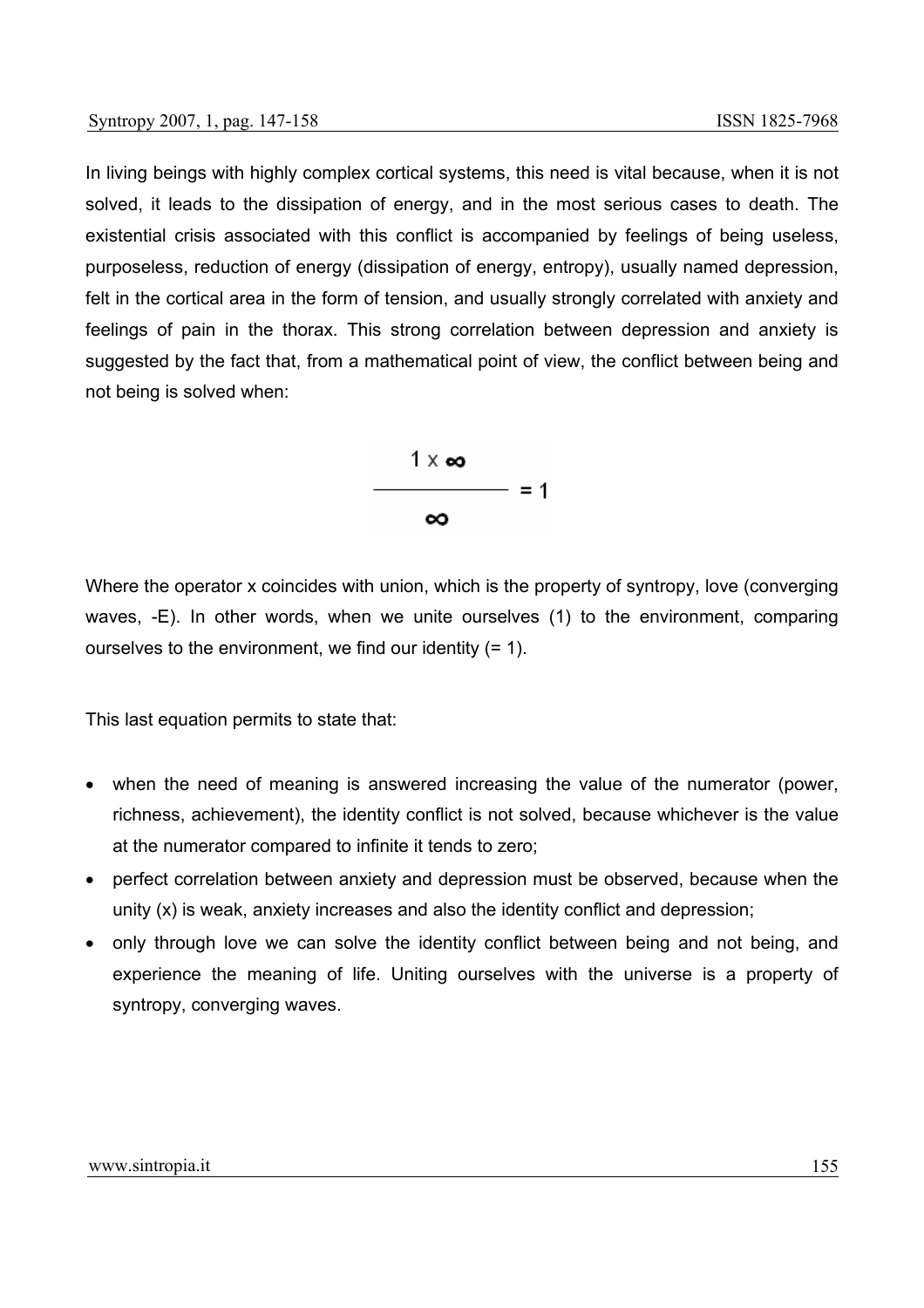## **3. Conclusion: choosing between the brain and the heart**

According to this retrocausal model of life, living systems would constantly receive:

- stimuli from the past, in the form of information received by the 5 senses: sight, hearing, smell, taste, and touch;
- stimuli from the future in the form of feelings mediated by the autonomic nervous system.

It is common experience that whilst stimuli coming from the past can easily be detected by our 5 senses and understood and processed by our brain, stimuli coming from the future are more difficult to understand and process as they are experienced in the form of feelings, such as anxiety, pain in the chest, happiness, love and heat in the thorax region, but with no information associated to them. Often, these feelings are experienced in the form of anticipation: something which is going to happen, but of which we do not have any information. Generally they are experienced as attraction or repulsion, but towards something about which we have little or no information.

As a consequence of this constant sensing of stimuli coming from the past and stimuli coming from the future, we are faced with bifurcations, composed of the following two components:

- 1. what is known and certain: coded information, coming from the past, which tell us what to choose (brain);
- 2. what is unknown and uncertain: feelings of attraction and repulsion, coming from the future, which suggest what to choose (heart).

It is common experience that what is suggested by the brain generally does not coincide with what is suggested by the heart. Usually people choose what the brain suggests, as it is based on information which is known, certain, and seems to be more reassuring. But, doing so, they restrict their lives to cause-effect, entropic-logic, which usually are incompatible with the syntropic nature of life, causing dissatisfaction and suffering. This process of suffering has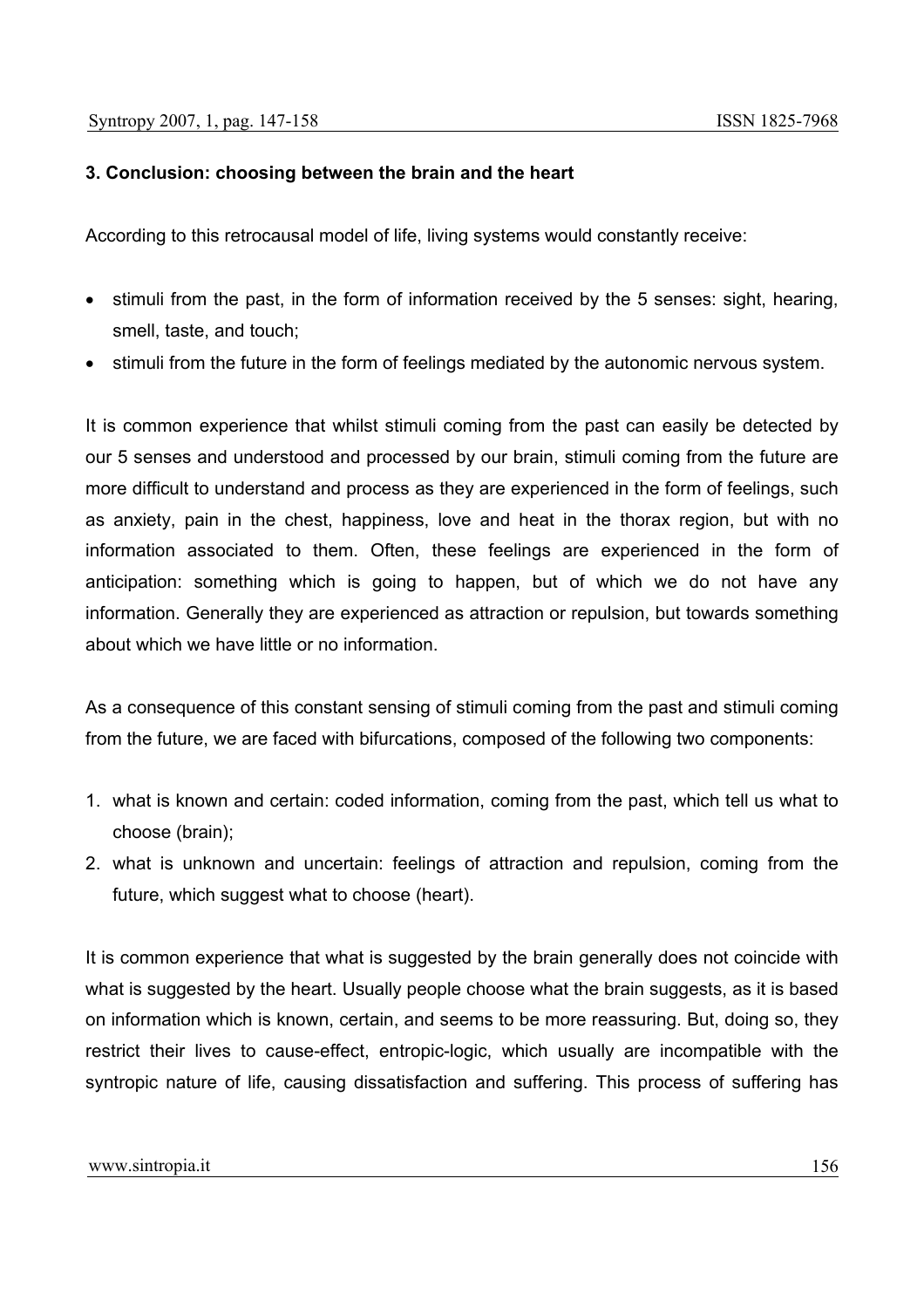lead a significant number of people to understand that it might be wiser to follow what the heart suggests. As a consequence, a growing number of people are now interested to learn how to listen and understand what the heart tells them.

Many strategies help to enhance the perception and the understanding of the feelings of the heart. Generally these strategies are based on a simple consideration: choices which decrease entropy and increase syntropy favour the perception of the heart and enhance the understanding of the feelings of anticipation. In any moment of our life we are faced with choices: the way we eat, we work, we live, we consume, we socialize. When we follow the less entropic choices and/or increase the syntropic alternatives, we enhance our ability to feel and understand the heart - enhancing our ability to use, in a constructive and positive way, the feelings of anticipation and attraction that come from the future.

### **References**

- Bierman D.J. (1997) and Radin D.I., *Anomalous anticipatory response on randomized future conditions.* Perceptual and Motr Skills, 84, 689-690.
- Costa de Beauregard O. (1953), *Comptes Rendus* 236, 1632-1634.
- Cramer J. (1986), *The Transactional Interpretation of Quantum Mechanics*, Review of Modern Physics 1986: 58, 647-688;
- Fantappiè L. (1942), *Teoria Unitaria del Mondo Fisico e Biologico*, Di Renzo Editore, Roma, 1991.
- Jahn R. (2005) and Dunne B.J., *The Pear Proposition,* Journal of Scientific Exploration, Vol. 19, No. 2, 195-245.
- King, C. (2003), *Chaos, Quantum-transactions and Consciousness,* NeuroQuantology 2003; 1: 129-162.
- Radin D. (2006), *Entangled Minds,* Paraview Books, New York.
- Schrödinger E. (1988), *Che cos'è la vita*, Sansoni, Firenze 1988.